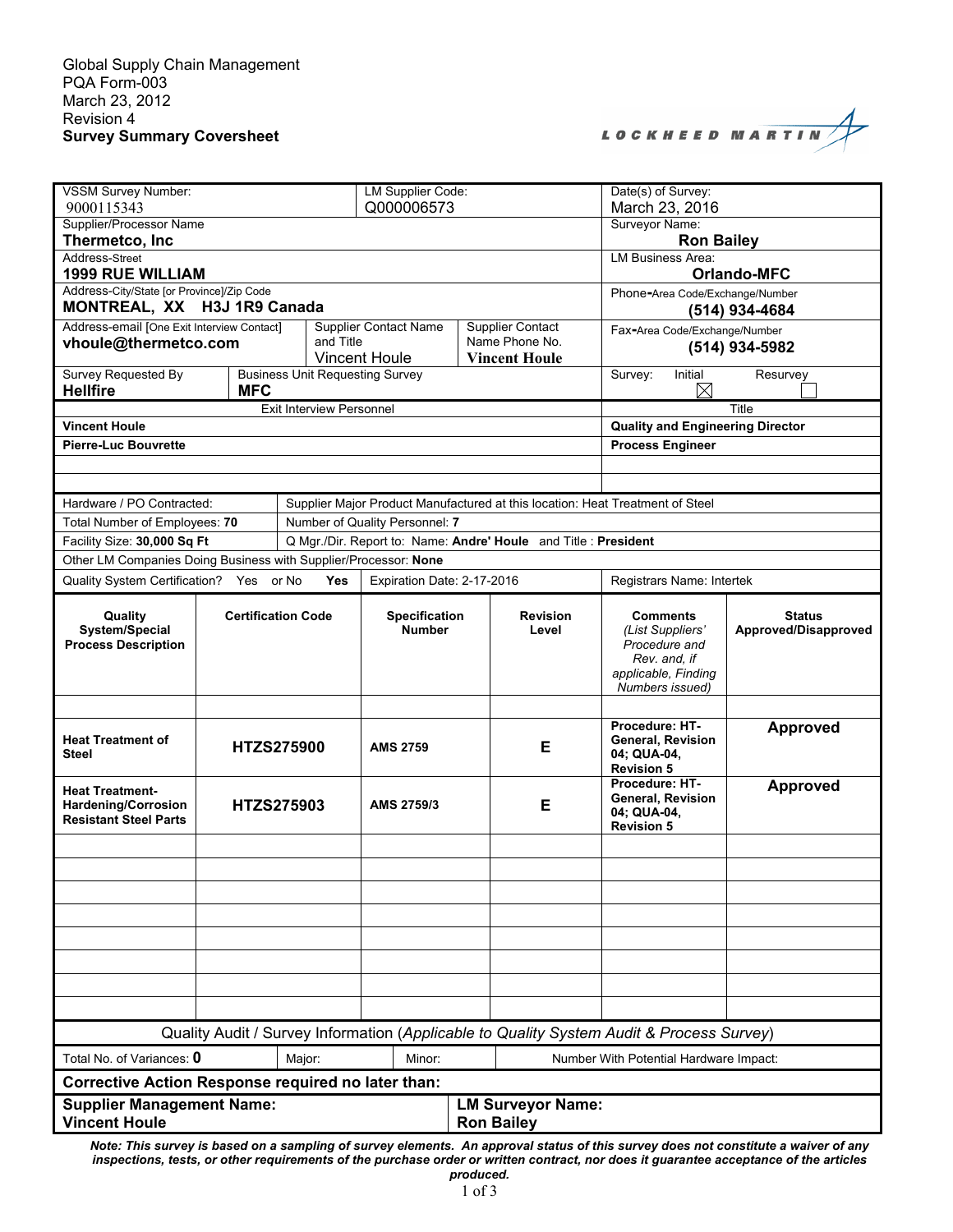## *NOTES*

| <b>Supplier Contact Name: Vincent Houle</b> | <b>Surveyor Name: Ron Bailey</b> |
|---------------------------------------------|----------------------------------|
| <b>Title: Quality Director</b>              | Title: SQFE                      |